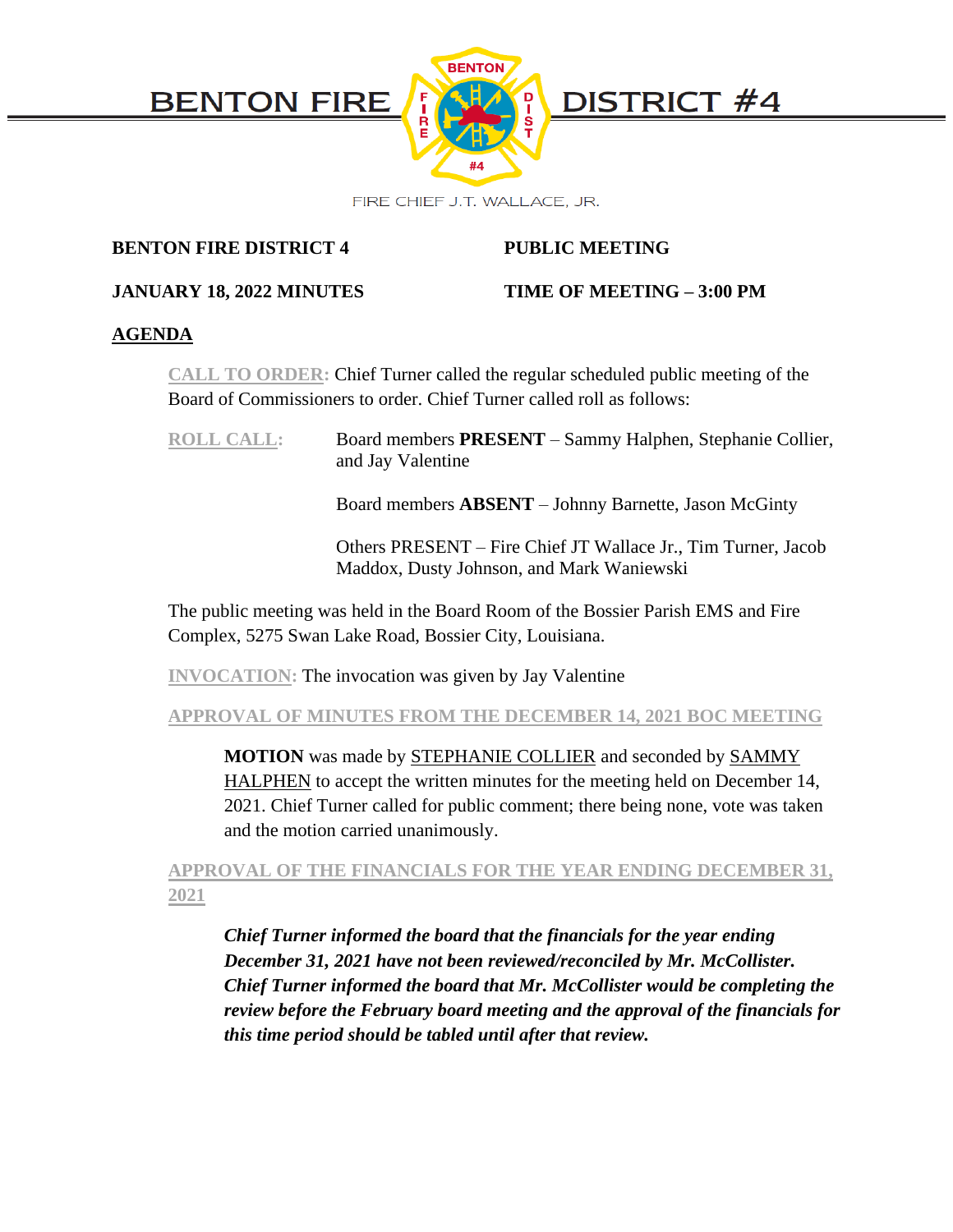

**MOTION** was made by SAMMY HALPHEN and seconded by STEPHANIE COLLIER to table the approval of the financial reports for the year ending December 31, 2021 until the next regularly scheduled board meeting on February 15, 2022. Chief Turner called for public comment; there being none, vote was taken and the motion carried unanimously.

### **APPROVAL OF FINANCIALS AS OF JANUARY 14, 2022**

# *Questions/Discussion about Financials through December 10, 2021: ---- NONE*

**MOTION** was made by JAY VALENTINE and seconded by STEPHANIE COLLIER to approve the financials as of January 14, 2022. Chief Turner called for public comment; there being none, vote was taken and the motion carried unanimously.

### **OLD BUSINESS**

# **2021 BUDGET (ITEMS NOT YET BILLED/RECEIVED FOR YEAR ENDING DECEMBER 31, 2021)**

*Chief Turner informed the board that several items that were purchased in 2021 have yet to be delivered or billed. Chief Turner stated that it would be best to table the discussing these items until after Mr. McCollister reviewed/reconciled the financials for the year ending December 31, 2021.*

**MOTION** was made by STEPHANIE COLLIER and seconded by SAMMY HALPHEN to amend the agenda to include tabling the discussion of the 2021 budget items until the next regularly scheduled meeting on February 15, 2022. Chief Turner called for public comment; there being none, vote was taken and the motion carried unanimously.

**MOTION** was made by SAMMY HALPHEN and seconded by JAY VALENTINE to approve the amended agenda (tabling discussion of the 2021 budget items) Chief Turner called for public comment; there being none, vote was taken and the motion carried unanimously.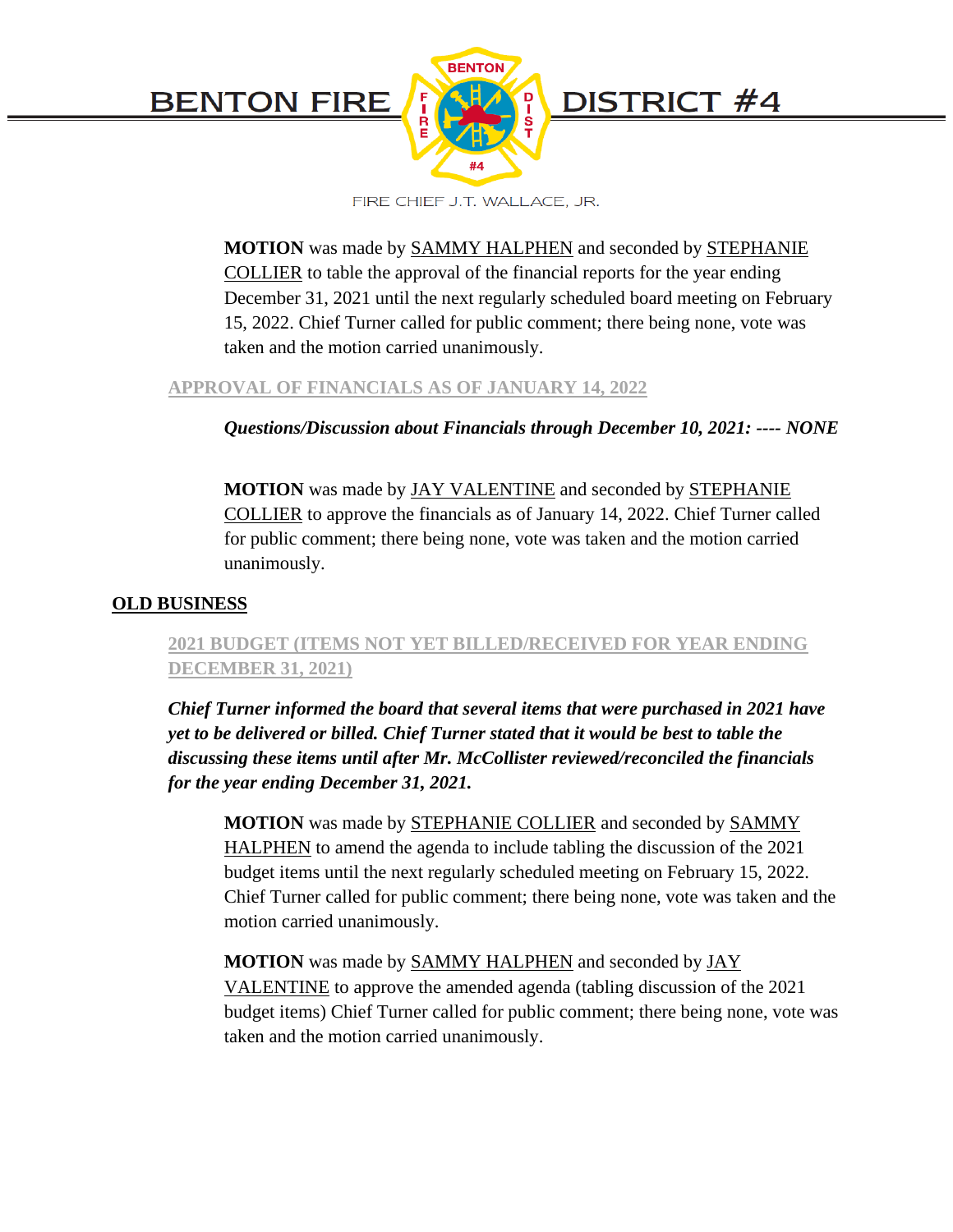

**MOTION** was made by STEPHANIE COLLIER and seconded by JAY VALENTINE to table the discussion of 2021 budget items until the next regularly scheduled board meeting on February 15, 2022. Chief Turner called for public comment; there being none, vote was taken and the motion carried unanimously.

# **NEW BUSINESS**

# **RESOLUTION – 2022-001 – DECLARING RESULTS OF THE DECEMBER 11, 2021 SPECIAL ELECTION**

*NOTE: Immediately following the board meeting all relevant documents approved by the board regarding said meeting were taken to the board chairman, Johnny Barnette, for signatures due to him being unable to physically attend the meeting. The Chairman was provided a complete packet of all items discussed during the meeting.*

*The following resolution was read aloud by Chief Turner.*

The following resolution was offered by SAMMY HALPHEN and seconded by STEPHANIE COLLIER:

# **RESOLUTION**

A resolution providing for canvassing the returns and declaring the results of the special election held in Benton Fire District No. 4 of the Parish of Bossier, State of Louisiana, on Saturday, December 11, 2021, to authorize the levy of a special tax therein.

BE IT RESOLVED by the Board of Commissioners of Benton Fire District No. 4 of the Parish of Bossier, State of Louisiana (the "Governing Authority"), acting as the governing authority of Benton Fire District No. 4 of the Parish of Bossier, State of Louisiana (the "District"), that:

SECTION 1. Canvass. This Governing Authority does now proceed in open and public session to examine the official tabulations of votes cast at the special election held in the District, on SATURDAY, DECEMBER 11, 2021 (the "Election"), to authorize the levy of a special tax therein pursuant to the following proposition (the "Proposition"):

### PROPOSITION (MILLAGE)

Shall Benton Fire District No. 4 of the Parish of Bossier, State of Louisiana (the "District"), be authorized to levy and collect a special tax of two (2) mills on all property subject to taxation in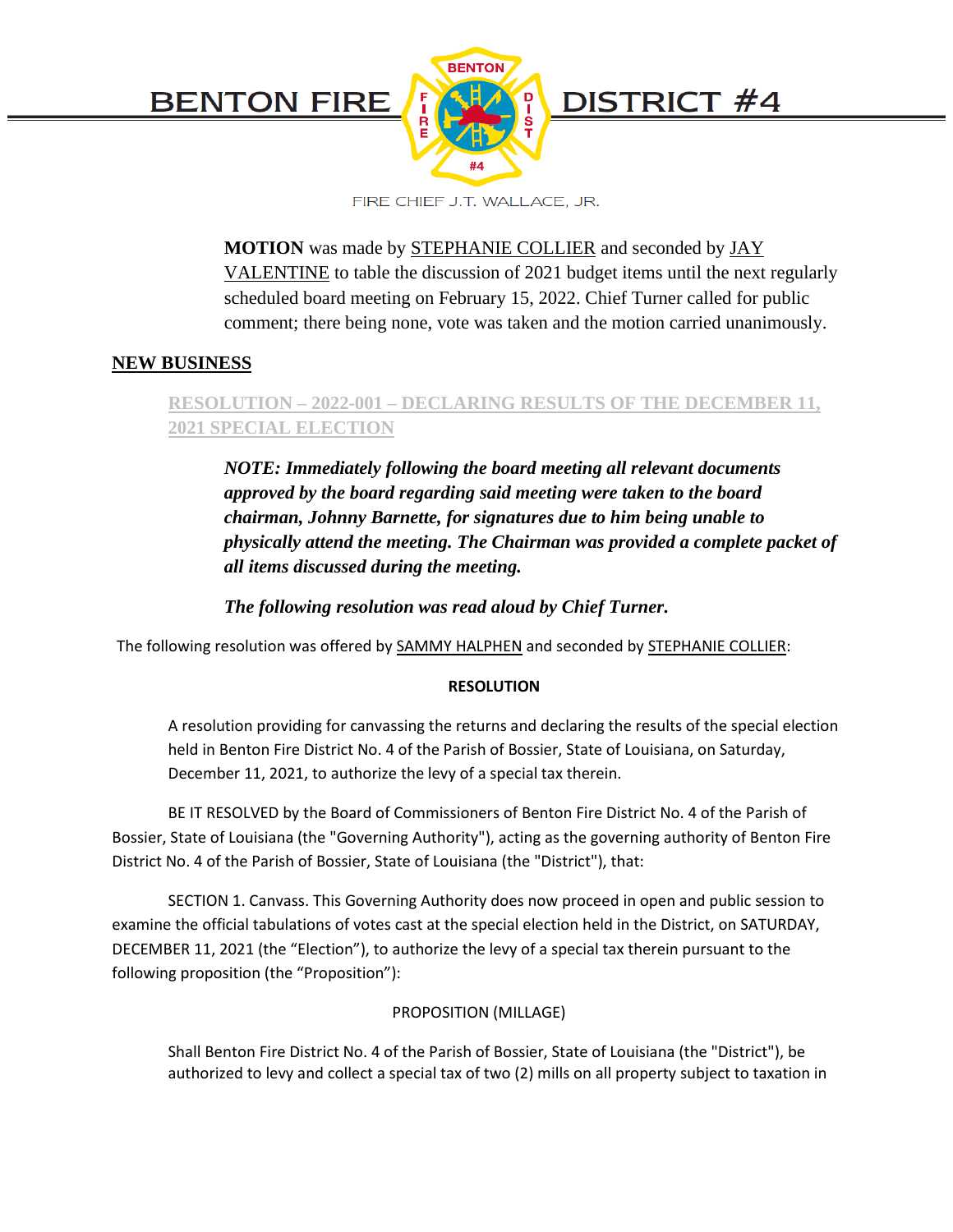

the District (an estimated \$389,000 reasonably expected at this time to be collected from the levy of the tax for an entire year), for a period of fifteen (15) years, beginning with the year 2022 and ending with the year 2036, for the purpose of acquiring, constructing, improving, maintaining or operating fire protection and emergency medical service facilities, vehicles and equipment, including both movable and immovable property, that are to be used to provide fire protection and medical service in the District, including paying the cost of obtaining water for fire protection purposes and salaries of firemen, and all purposes incidental thereto?

This Governing Authority does further proceed to examine and canvass the returns of the Election thereof.

SECTION 2. Election Results. According to the official certified tabulation of votes cast at said Election, there was a total of **641** votes cast **IN FAVOR OF** the Proposition and a total of **387** votes cast **AGAINST** the Proposition, resulting in a majority of **254** votes cast **IN FAVOR OF** the Proposition. The Proposition was therefore duly **CARRIED** by a majority of the votes cast by the qualified electors voting at the Election.

SECTION 3. Promulgation of Election Result. The results of said election shall be promulgated by publication in the manner provided by law, after receipt from the Secretary of State's office of the actual costs of the election, as required by Act 205 of the Regular Session of the Legislature of Louisiana for the year 2019.

SECTION 4. Declaration. The foregoing results of the Election are hereby declared by this Governing Authority and shall be published as required by law.

SECTION 5. Procès Verbal. A Procès Verbal of the canvass of the returns of the Election shall be made and a certified copy thereof shall be forwarded to the Secretary of State, Baton Rouge, Louisiana, who shall record the same in his office; another certified copy thereof shall be forwarded to the Clerk of Court and Ex-Officio Recorder of Mortgages in and for the Parish of Bossier, who shall record the same in the Mortgage Records of said Parish; and another copy thereof shall be retained in the archives of this Governing Authority.

This resolution having been submitted to a vote; the vote thereon was as follows:

YEAS: **3** Sammy Halphen, Stephanie Collier, Jay Valentine

NAYS: **0**

ABSENT: **2** Jason McGinty, Johnny Barnette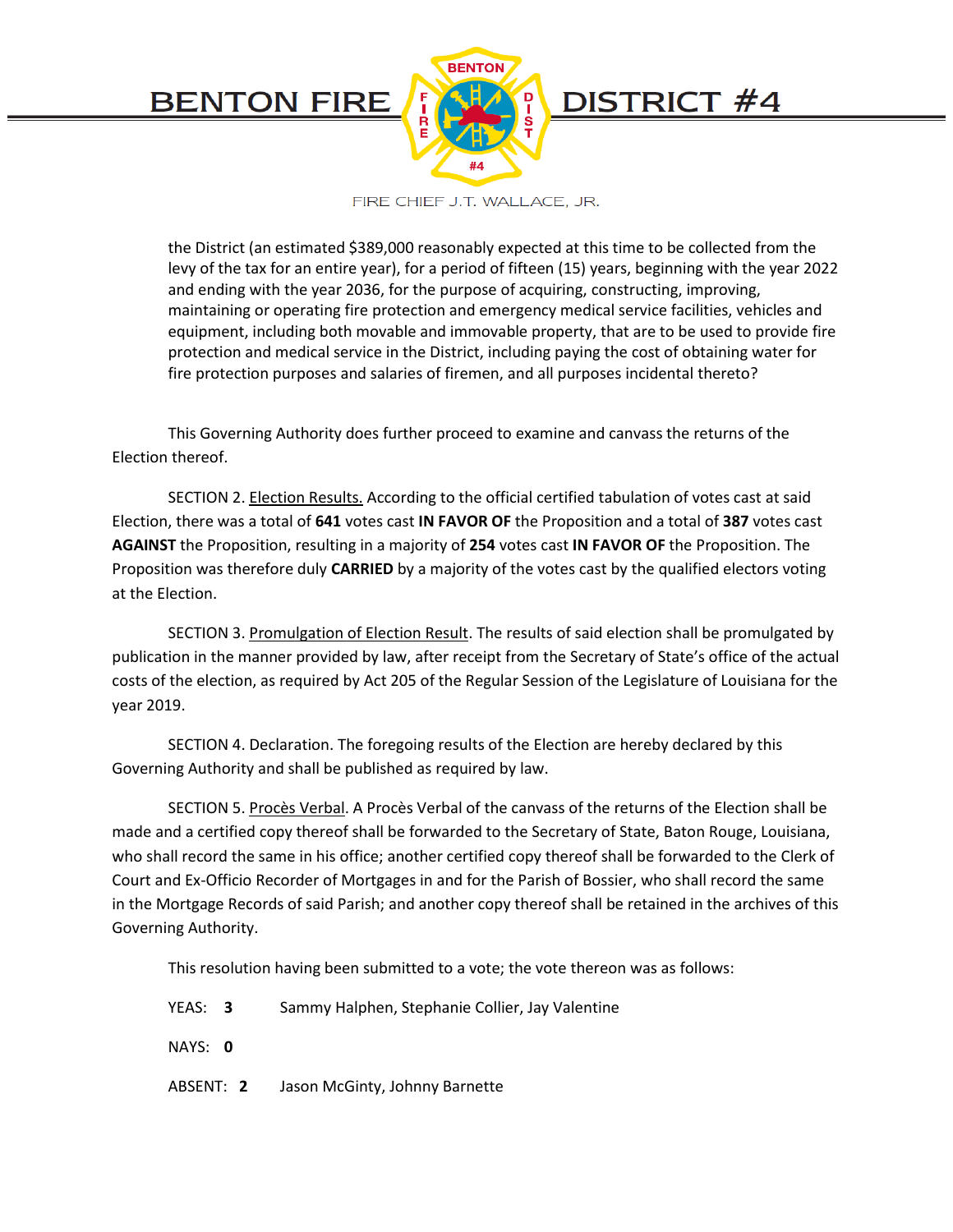**BENTON FIRE** 



FIRE CHIEF J.T. WALLACE, JR.

And the resolution was declared adopted on this, the 18th day of January, 2022.

/s/ Tim Turner (Secretary) /s/ Johnny Barnette (Chairman)

PROCÈS VERBAL OF THE CANVASS OF THE VOTES CAST AT THE SPECIAL ELECTION HELD IN BENTON FIRE DISTRICT NO. 4 OF THE PARISH OF BOSSIER, STATE OF LOUISIANA, ON SATURDAY, DECEMBER 11, 2021.

BE IT KNOWN AND REMEMBERED that on Tuesday, January 18, 2022, at 3:00 p.m., at its regular meeting place, the Bossier Parish EMS and Fire Complex Conference Room, 5275 Swan Lake Road, Bossier City, Louisiana, the Board of Commissioners of Benton Fire District No. 4 of the Parish of Bossier, State of Louisiana (the "Governing Authority"), acting as the governing authority of Benton Fire District No. 4 of the Parish of Bossier, State of Louisiana (the "District"), and being the authority ordering the special election held therein on Saturday, December 11, 2021, with the following members present:

#### Sammy Halphen, Stephanie Collier, Jay Valentine;

### There being absent: Jason McGinty, Johnny Barnette;

did, in open and public session, examine the official certified tabulations of votes cast at the said election, and did examine and canvass the returns of the said election, there having been submitted at said election the following proposition, to wit:

### PROPOSITION (MILLAGE)

Shall Benton Fire District No. 4 of the Parish of Bossier, State of Louisiana (the "District"), be authorized to levy and collect a special tax of two (2) mills on all property subject to taxation in the District (an estimated \$389,000 reasonably expected at this time to be collected from the levy of the tax for an entire year), for a period of fifteen (15) years, beginning with the year 2022 and ending with the year 2036, for the purpose of acquiring, constructing, improving, maintaining or operating fire protection and emergency medical service facilities, vehicles and equipment, including both movable and immovable property, that are to be used to provide fire protection and medical service in the District, including paying the cost of obtaining water for fire protection purposes and salaries of firemen, and all purposes incidental thereto?

There was found by said count and canvass that there was a total of **641** votes cast **IN FAVOR OF** the Proposition and a total of **387** votes cast **AGAINST** the Proposition, as hereinabove set forth, and it was further found and determined that there was a majority of **254** votes cast **IN FAVOR OF** the Proposition as hereinabove set forth.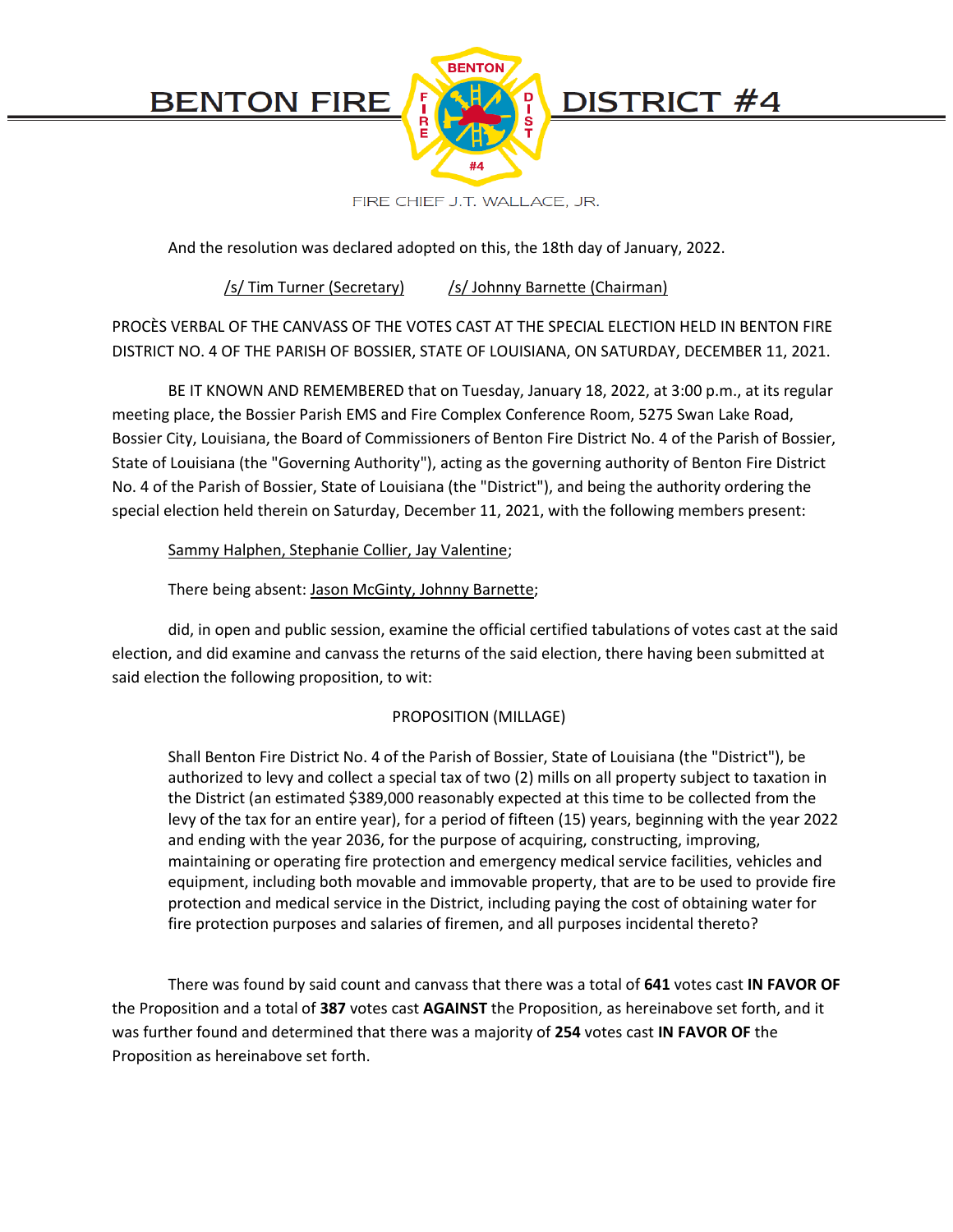

Therefore, the Governing Authority did declare and proclaim and does hereby declare and proclaim in open and public session that the Proposition as hereinabove set forth was duly **CARRIED** by a majority of the votes cast by the qualified electors voting at the said special election held in the District on Saturday, December 11, 2021.

Results by precinct are available from the Secretary of this Governing Authority during regular business hours or via the Louisiana Secretary of State's website (voterportal.sos.la.gov).

Exhibit "A" attached hereto and made a part of this Procès Verbal is a copy of the Notice of Special Election and proof of publication thereof.

THUS DONE AND SIGNED at Bossier City, Louisiana, on this, the 18th day of January, 2022.

ATTEST: /s/ Tim Turner Secretary /s/ Johnny Barnette Chairman /s/

#### **EXHIBIT "A"**

#### NOTICE OF SPECIAL ELECTION

Pursuant to the provisions of a resolution adopted by the Board of Commissioners of Benton Fire District No. 4 of the Parish of Bossier, State of Louisiana (the "Governing Authority"), acting as the governing authority of Benton Fire District No. 4 of the Parish of Bossier, State of Louisiana (the "District"), on August 17, 2021, NOTICE IS HEREBY GIVEN that a special election will be held within the District on SATURDAY, DECEMBER 11, 2021, and that at the said election there will be submitted to all registered voters in the District qualified and entitled to vote at the said election under the Constitution and Laws of the State of Louisiana and the Constitution of the United States, the following proposition, to-wit:

### PROPOSITION (MILLAGE)

Shall Benton Fire District No. 4 of the Parish of Bossier, State of Louisiana (the "District"), be authorized to levy and collect a special tax of two (2) mills on all property subject to taxation in the District (an estimated \$389,000 reasonably expected at this time to be collected from the levy of the tax for an entire year), for a period of fifteen (15) years, beginning with the year 2022 and ending with the year 2036, for the purpose of acquiring, constructing, improving, maintaining or operating fire protection and emergency medical service facilities, vehicles and equipment, including both movable and immovable property, that are to be used to provide fire protection and medical service in the District, including paying the cost of obtaining water for fire protection purposes and salaries of firemen, and all purposes incidental thereto?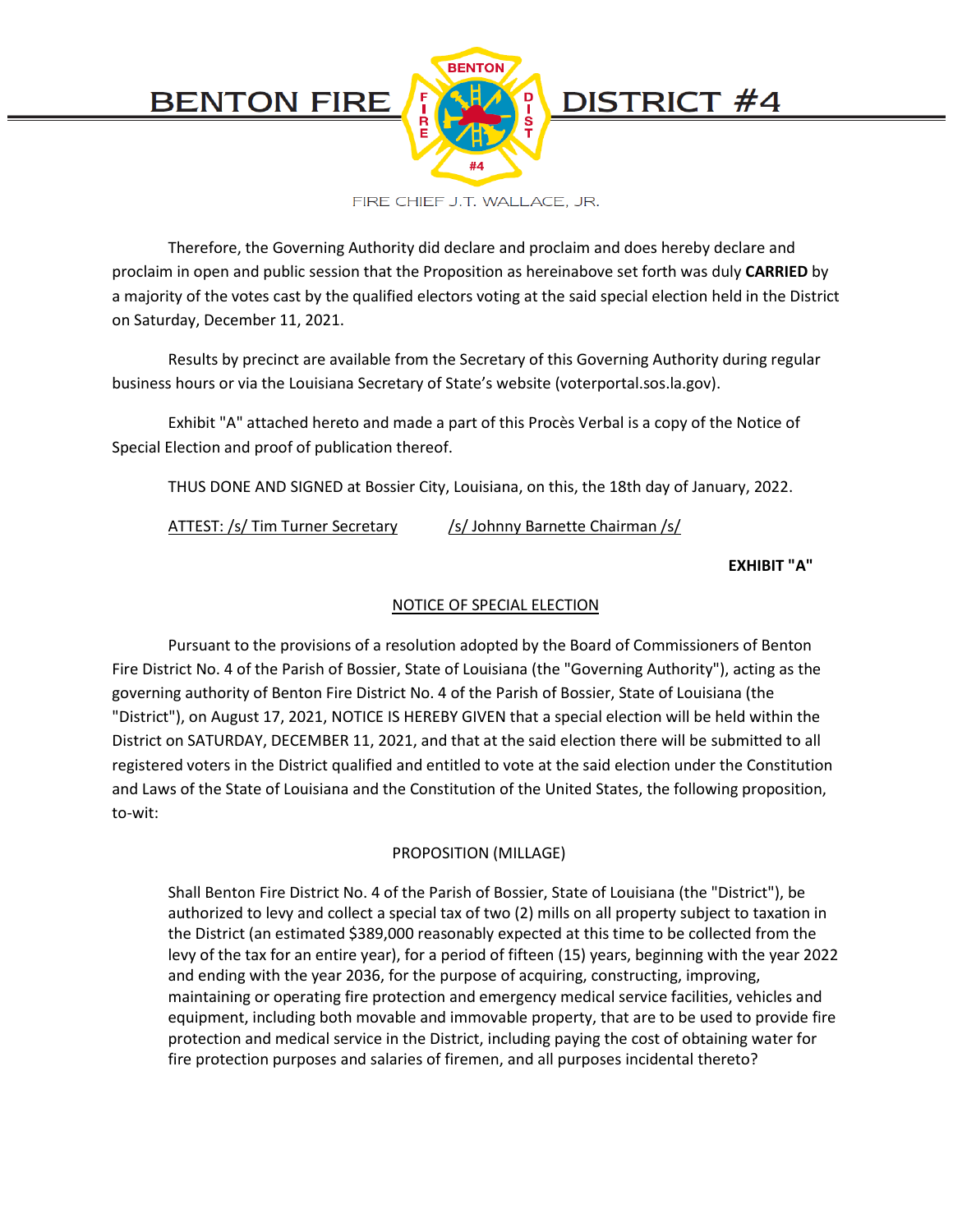

The said special election will be held at the polling places for the following precincts, which polls will open at seven o'clock (7:00) a.m. and close at eight o'clock (8:00) p.m., in accordance with the provisions of La. R.S. 18:541, to-wit:

#### **PRECINCTS**

| 02-01       | 02-06(PART)                   | 02-09(PART)    | 02-18B         |
|-------------|-------------------------------|----------------|----------------|
| 02-18C      | 02-18D                        | 02-18E-1       | 02-18E-2       |
| 02-18F      | $02 - 18G$                    | 02-21A(PART)   | 02-21B(PART)   |
|             | 02-21C-1(PART) 02-21C-2(PART) | $02 - 22A - 1$ | $02 - 22A - 2$ |
| $02 - 22B$  | $02 - 22C$                    | 03-04(PART)    | 04-01A(PART)   |
| 04-02(PART) |                               |                |                |

The polling places for the precincts set forth above are hereby designated as the polling places at which to hold the said election, and the Commissioners-in-Charge and Commissioners, respectively, shall be those persons designated according to law.

The estimated cost of this election as determined by the Secretary of State based upon the provisions of Chapter 8-A of Title 18 and actual costs of similar elections is \$28,600.

Notice is further given that a portion of the monies collected from the tax described in the Proposition shall be remitted to certain state and statewide retirement systems in the manner required by law.

The said special election will be held in accordance with the applicable provisions of Chapter 5 and Chapter 6-A of Title 18 of the Louisiana Revised Statutes of 1950, as amended, and other constitutional and statutory authority, and the officers appointed to hold the said election, as provided in this Notice of Special Election, or such substitutes therefor as may be selected and designated in accordance with La. R.S. 18:1287, will make due returns thereof to said Governing Authority, and NOTICE IS HEREBY FURTHER GIVEN that the Governing Authority will meet at its regular meeting place, the Bossier Parish EMS and Fire Complex Conference Room, 5275 Swan Lake Road, Bossier City, Louisiana on **TUESDAY, JANUARY 18, 2022, at THREE O'CLOCK (3:00) P.M.**, and shall then and there in open and public session proceed to examine and canvass the returns and declare the result of the said special election. All registered voters of the District are entitled to vote at said special election and voting machines will be used.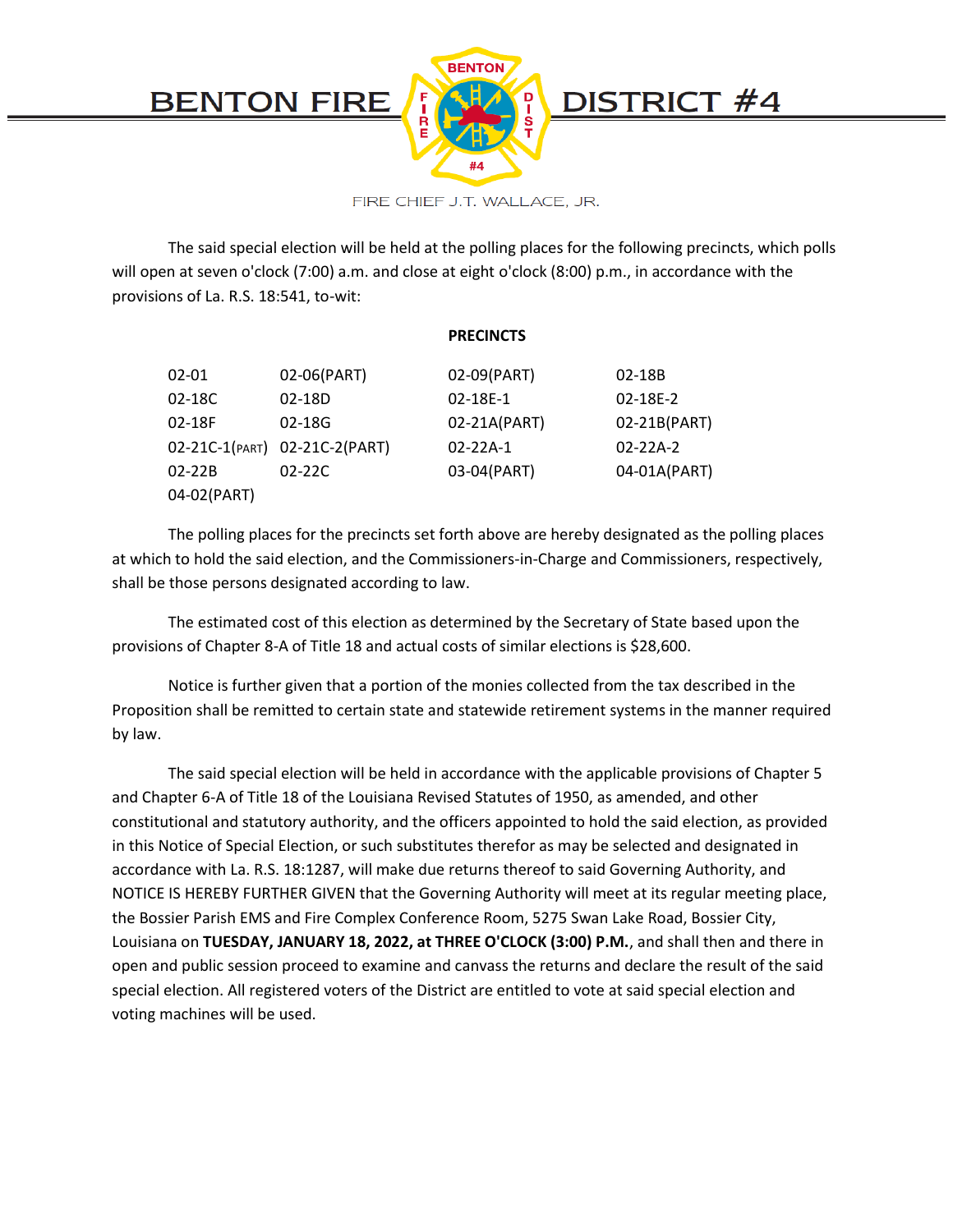

THUS DONE AND SIGNED at Bossier City, Louisiana, on this, the 17th day of August, 2021

ATTEST: /s/ Johnny Barnette Chairman /s/ Tim Turner Secretary

**(A notarized copy of the publication of the notice was provided to the board, the notice was duly published in the Bossier Press Tribune on the following dates: Wednesday October 13, 2021, Wednesday October 20, 2021, Wednesday October 27, 2021, and Wednesday November 3, 2021)**

#### **PROCLAMATION**

I, the undersigned Chairman of the Board of Commissioners of Benton Fire District No. 4 of the Parish of Bossier, State of Louisiana, the governing authority of Benton Fire District No. 4 of the Parish of Bossier, State of Louisiana (the "District"), do hereby declare, proclaim and announce that the proposition submitted at the special election held in the District on Saturday, December 11, 2021, was CARRIED by a majority of the votes cast at the said special election, all as described and set out in the above Procès Verbal.

THUS DONE AND SIGNED at Bossier City, Louisiana, on this, the 18th day of January, 2022.

/s/ Johnny Barnette Chairman

STATE OF LOUISIANA

PARISH OF BOSSIER

I, the undersigned Secretary of the Board of Commissioners of Benton Fire District No. 4 of the Parish of Bossier, State of Louisiana (the "Governing Authority"), acting as the governing authority of Benton Fire District No. 4 of the Parish of Bossier, State of Louisiana (the "District"), do hereby certify that the foregoing pages constitute a true and correct copy of the proceedings and Procès Verbal made by said Governing Authority on January 18, 2022, providing for canvassing the returns and declaring the results of the special election held in the District on Saturday, December 11, 2021, to authorize the levy of a special tax therein. IN FAITH WHEREOF, witness my official signature at Bossier City, Louisiana, on this, the 18th day of January, 2022.

/s/ Tim Turner Secretary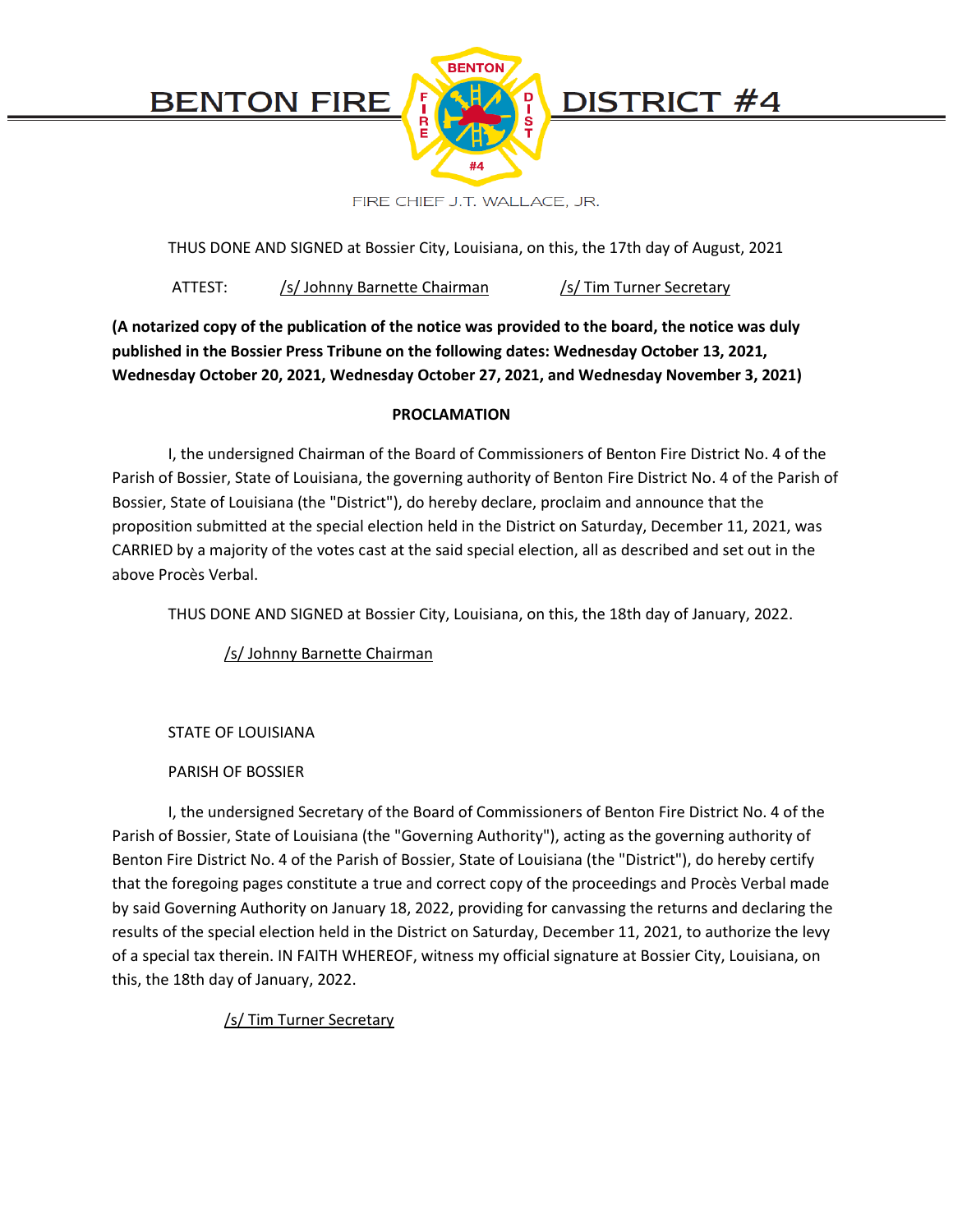

# **RESOLUTIION 2022-002 – FIRE PREVENTIION**

*Chief Turner informed the board that there are 2 resolutions regarding fire prevention and that adopting these resolutions would allow for the district to receive additional credit from PIAL.*

*Resolution 2022-002 – Resolution of Board of Commissioners of Benton District No. 4 Relating to the Approval to the Adoption of NFPA 1 as the Standard Operating Guideline for District No. 4*

**MOTION** was made by STEPHANIE COLLIER and seconded by JAY VALENTINE to adopt resolution 2022-002 relating to the Approval to the Adoption of NFPA 1 as the Standard Operating Guideline for District No. 4. Chief Turner called for public comment. There being none, a vote was taken and the motion carried unanimously.

*Resolution 2022-003 – Resolution of Board of Commissioners of Benton District No. 4 Relating to the Approval to the Adoption of NFPA 101 to Establish a Fire Prevention Bureau for District No. 4*

**MOTION** was made by SAMMY HALPHEN and seconded by STEPHANIE COLLIER to adopt resolution 2022-003 relating to the Approval to the Adoption of NFPA 101 to Establish a Fire Prevention Bureau for District No. 4. Chief Turner called for public comment. There being none, vote was taken and the motion carried unanimously.

# **AUDIT ENGAGEMENT LETTER**

*Chief Turner informed the board that the client prep package has been received by the auditors, including the engagement letter(s) and the compliance questionnaire. Copies of said documents were presented to the board. Chief Turner informed the board that the cost of the audit will increase approximately 5% due to the return of the Statewide Agreed Upon Procedures. The documents will be signed by Chief Wallace and Chairman Barnette. The audit is scheduled for June 6th and 7th .*